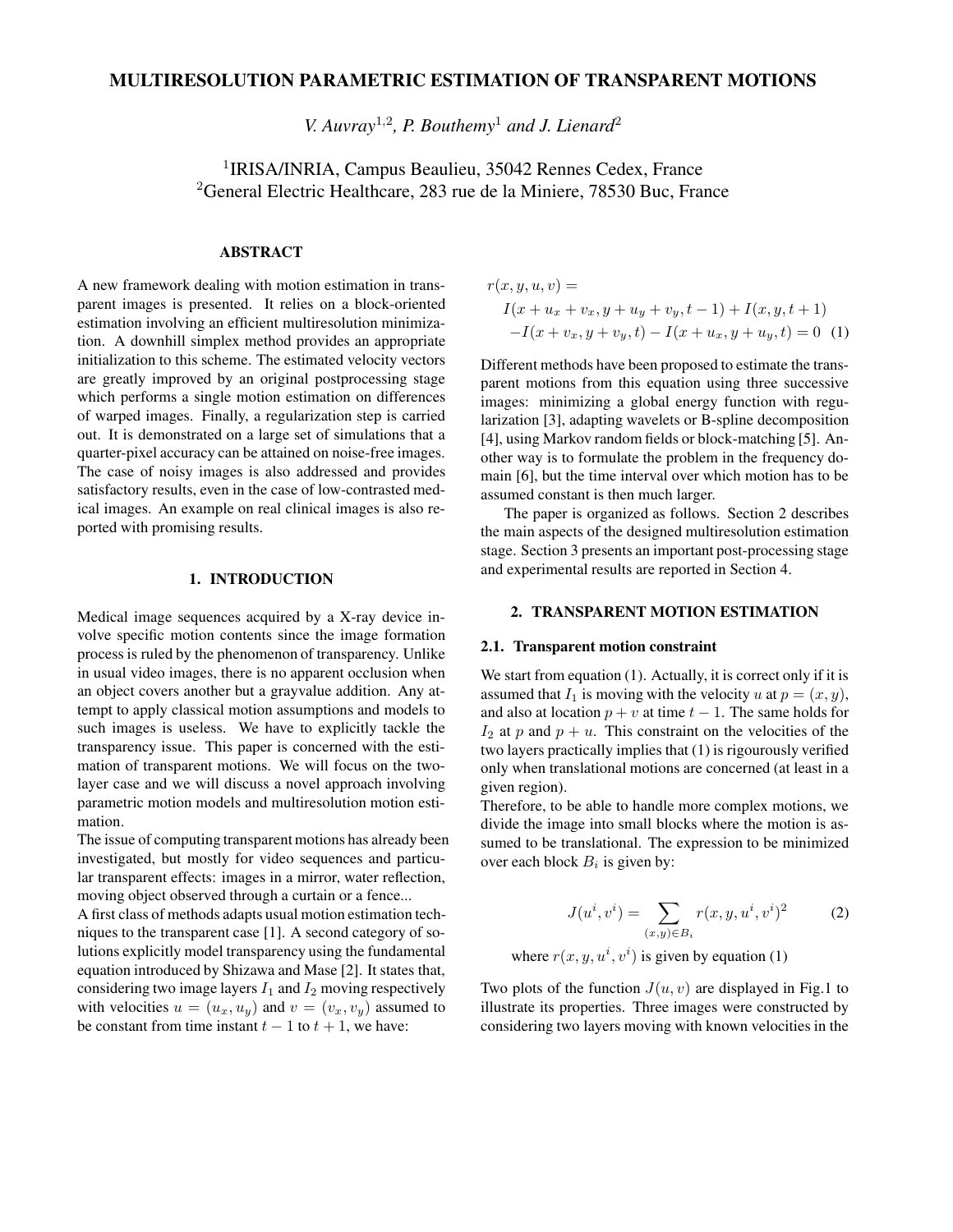x direction. Then, the plot can be restricted to the  $(u_x, v_x)$ space. Let us point out that these plots exhibit two symmetrical minima since  $u$  and  $v$  can play reverse roles as it can be observed in equation (1). This ambiguity is not a problem yet, since we do not need to associate the velocities  $u$  and  $v$ with a specific layer.



**Fig. 1**. Two plots of the function  $J(u, v)$  restricted to the  $(u_x, v_x)$  subspace. True velocities: left:  $u = (3, 0), v =$  $(-4, 0)$ , right:  $u = (3, 0)$  and  $v = (5, 0)$ 

## **2.2. Multiresolution transparent motion estimation**

Given three consecutive images involving two transparent motions, we estimate the velocity of the two layers by minimizing  $J(u, v)$ . If the velocity magnitudes were small, we could consider a linearized version of  $J$ , and then minimize it using an efficient iterative minimization scheme.

Since large motions can be encountered, we introduce a multiresolution framework exploiting Gaussian pyramids of the three consecutive images. At its coarsest level  $L$ , motions are small enough to allow a minimisation using the conjugate gradient algorithm of the function  $J(u, v)$  linearized around  $(0, 0)$ , which supplies first estimates of the two motions, denoted  $(u^L, v^L)$ . Then, we proceed the same way on the next resolution level  $L - 1$  but by linearizing  $J$ around  $(2u^L, 2v^L)$ . The method is then iterated through the successive resolution levels until the finest one.

Actually, we have stated that the estimates are more accurate if this scheme (linearization and minimization) was iterated a few times at a given resolution level.

### **2.3. Initialisation with a simplex algorithm**

Such a minimization scheme is efficient and fast, however it is also sensitive to the initialization, especially since we are dealing with medical X-ray images involving low contrast and high noise.

To properly initialize the multiresolution iterative estimation method, we resort to the downhillsimplex method. This minimization technique can be applied to nonlinear functions. For a function defined on a space of dimension  $n$ ,

it selects  $n + 1$  points in that space. In our case, to minimize  $J$  in the four-dimensional space  $(u, v)$ , it will consider five samples of velocities  $(u, v)$ . At each iteration, it substitutes for the point corresponding to the highest value of  $J$  a new point sought on a line perpendicular to the hyperplane containing the other  $n$  test points [7]. This provides an appropriate initialization for the considered minimization problem. Computational load is limited since we use the simplex algorithm at the coarsest image resolution only.

## **3. POSTPROCESSING STAGE**

#### **3.1. Warping and single motion estimation**

It can be stressed from the plots of the function  $J$  in Fig.1, that the global minimum might be difficult to attain when the two layers velocities are close (example on the right of Fig.1). (By the way, if the velocities are very similar, then the transparent motion issue vanishes and comes to a single motion situation!) To overcome this problem, we have designed a postprocessing stage as explained below.

The multiresolution estimation stage delivers the estimated velocities  $(\hat{u}_{me}, \hat{v}_{me})$ . If for instance  $\hat{u}_{me}$  is a correct estimation, we can make the corresponding layer (let us say  $I_1$ ) implicitly disappear without identifying it. To do so, we compensate one layer motion using  $\hat{u}_{me}$  so that it appears static, and we compute the differences of the successive warped images:

$$
\Delta I_{\hat{u}_{me},t+1}(x,y,t) = \tilde{I}^{\hat{u}_{me}}(x,y,t) - \tilde{I}^{2.\hat{u}_{me}}(x,y,t-1) \n= \tilde{I}_2^{\hat{u}_{me}}(x,y,t) - \tilde{I}_2^{2.\hat{u}_{me}}(x,y,t-1)
$$
\n
$$
\Delta I_{\hat{u}_{me},t}(x,y,t+1)
$$
\n(3)

$$
= I(x, y, t + 1) - \tilde{I}^{\hat{u}_{me}}(x, y, t)
$$
  
=  $I_2(x, y, t + 1) - \tilde{I}_2^{\hat{u}_{me}}(x, y, t)$  (4)

with  $\widetilde{I}^w(x, y, t) = I(x + w_x, y + w_y, t)$  the image warped using  $w$ .

 $\Delta I_{\hat{u}_{me},t+1}(x, y, t)$  stands for a one-layer sequence moving with  $s = \hat{u}_{me} + v$ . Its motion can be estimated using a single motion estimation method, and we can reestimate  $v$  as  $\hat{v}_{pp} = \hat{s} - \hat{u}_{me}$ . A similar development can be inferred to get a new estimate of u, denoted  $\hat{u}_{pp}$  from  $t = u + \hat{v}_{me}$ .

Thus, if one of the two velocities is correctly estimated, this scheme offers a way to compute the second one.

To summarize, we build the images I warped with  $\hat{u}_{me}$  and  $\hat{v}_{me}$  respectively, we compute the successive images  $\Delta I$ from relations (3) and (4), we estimate the velocities  $s$  and  $t$ using the robust multiresolution motion estimation method described in [8] (with a constant motion model), and we recover  $\hat{u}_{pp}$  and  $\hat{v}_{pp}$ .

We have now to select the best estimates out of the four possible pairs  $(\hat{u}_{me}, \hat{v}_{me}), (\hat{u}_{me}, \hat{v}_{pp}), (\hat{u}_{pp}, \hat{v}_{me})$  and  $(\hat{u}_{pp}, \hat{v}_{pp}).$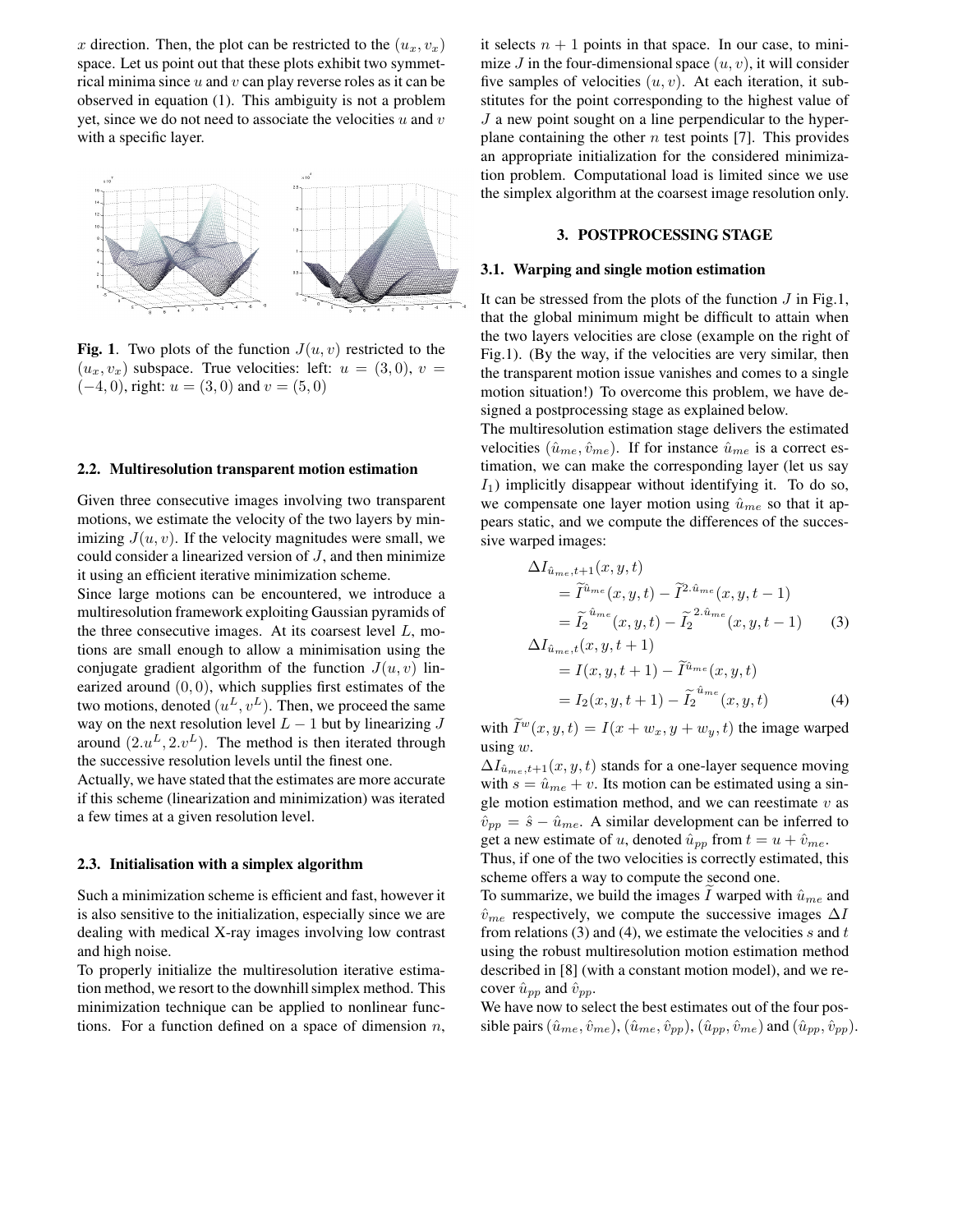# **3.2. Choice strategy**

An intuitive strategy to select the final estimates of  $u$  and  $v$ would be to compute the value of  $J(u, v)$  for the four pairs and to keep the pair providing the smallest value. This could be relevant for noise-free images, but does not work as soon as noisy sequences are involved.

The expression of  $J(u, v)$  is formed by the algebric sum of four images. If the original images were corrupted by a noise of variance  $\sigma^2$ ,  $J(u, v)$  would be affected by a noise of variance  $4.\sigma^2$ , and make the selection unreliable.

We propose instead to apply a regularization scheme. We want to keep at the end of this stage the two velocities in each block which minimize (2) correctly, while being coherent with the velocities of the neighboring blocks.

To achieve that, we have defined an alternate estimation process. First, we compute the two affine motions for the two moving layers of the image, and then we select in each block the pair of velocities which is the most coherent with the estimated affine motion models.

The two affine motions models are computed from the velocity vectors selected at the previous iteration, using a robust estimation technique in order to discard the outliers if any. In each block, the two mean displacements corresponding to the two estimated motion models are evaluated and compared (using the  $L_2$  norm) to the four candidate pairs, and the closest pair is selected.

Once again, this iterative algorithm works correctly if it is properly initialized. The experiments we have carried out have led us to initialize the velocity field of the two transparent layers with  $(\hat{u}_{me}, \hat{v}_{me})$  in each block. The velocities are first organised in two groups  $\{\hat{u}_{me}\}\$  and  $\{\hat{v}_{me}\}\$  supposed to correspond to the two involved layers using a clustering technique. This operation is necessary to make sure that  $u$ and  $v$  are referring to the same layers from block to block. The overall framework is summarized in Fig.2.

| Initialisation                       | Multiresolution estimation                           |  |
|--------------------------------------|------------------------------------------------------|--|
| For each block with downhill simplex | Using conjugate gradient                             |  |
|                                      |                                                      |  |
| Regularization                       | Postprocessing                                       |  |
| Using affine models                  | Single motion estimation on warped difference images |  |

**Fig. 2**. Overall transparent motion estimation framework

# **4. EXPERIMENTAL RESULTS**

We have generated realistic X-Ray image sequences to assess the performance of our method with an available ground truth. To do so, we have chosen two clinical images(standing for the two layers) as measured on X-Ray imaging systems, and moved them by known translational and affine motions. The displacement values were randomly chosen while ensuring an effective displacement at each pixel between −8 and 8 pixels per frame between two images. The image

| <b>Noise</b> |      | 10   | 20   |
|--------------|------|------|------|
| <b>ME</b>    | 0.33 | 0.72 | 1.59 |
| <b>PP</b>    | 0.3  | 0.77 | 1.69 |
| <b>RE</b>    | 0.25 | 0.62 | 1.43 |
| PR           | 0.20 | 0.34 | 0.87 |

**Table 1**. Mean estimation errors in pixels for different noise levels and different versions of the estimator (see main text).

intensities were multiplied by a factor accounting for the simulated exposition mode: the higher the X-Ray dose to simulate, the higher the simulated image intensities and the more contrasted the images.

Since X-Ray imaging physically involves multiplicative transparencies, we have multiplied the two layers and passed the composite image through a log operator to be able to work with additive transparencies.

The final 12 bits images were corrupted by an independent Gaussian noise whose standard deviation depends on the simulated dose. Our benchmark includes noise-free images as a reference, images representative for high-dose exams  $(\sigma = 10$ , typical diagnostic exams) and for low-dose exams  $(\sigma = 20$ , typical interventional exams). The mean level intensity of the simulated images is about 500.

The experiments reported hereafter involve a first layer undergoing affine motion, the other layer undergoing a translation. The whole estimation framework runs in about 10 seconds for 288\*288 images on a Pentium IV 2.4 GHz and 1 Go of memory. Tab.1 contains the mean estimation errors on the velocity vectors over the blocks for 250 random image generations.



**Fig. 3**. Generation of transparent images

Four versions of the estimation method are compared to evaluate the contributions of the different modules. *ME* just accomplishes the first two steps: initialisation and multiresolution estimation. *PP* goes also through the postprocessing step but selects the best velocity pair candidate based on the function  $J(u, v)$  only, without performing the regularisation step. *RE* adopts the candidate selected at the end of the regularisation step (that is the complete framework proposed in this paper), whereas *PR* just keeps the mean velocities in each block corresponding to the two estimated affine motion models.

It can be observed that the postprocessing step improves the quality of the estimates on noisy images, as soon as the